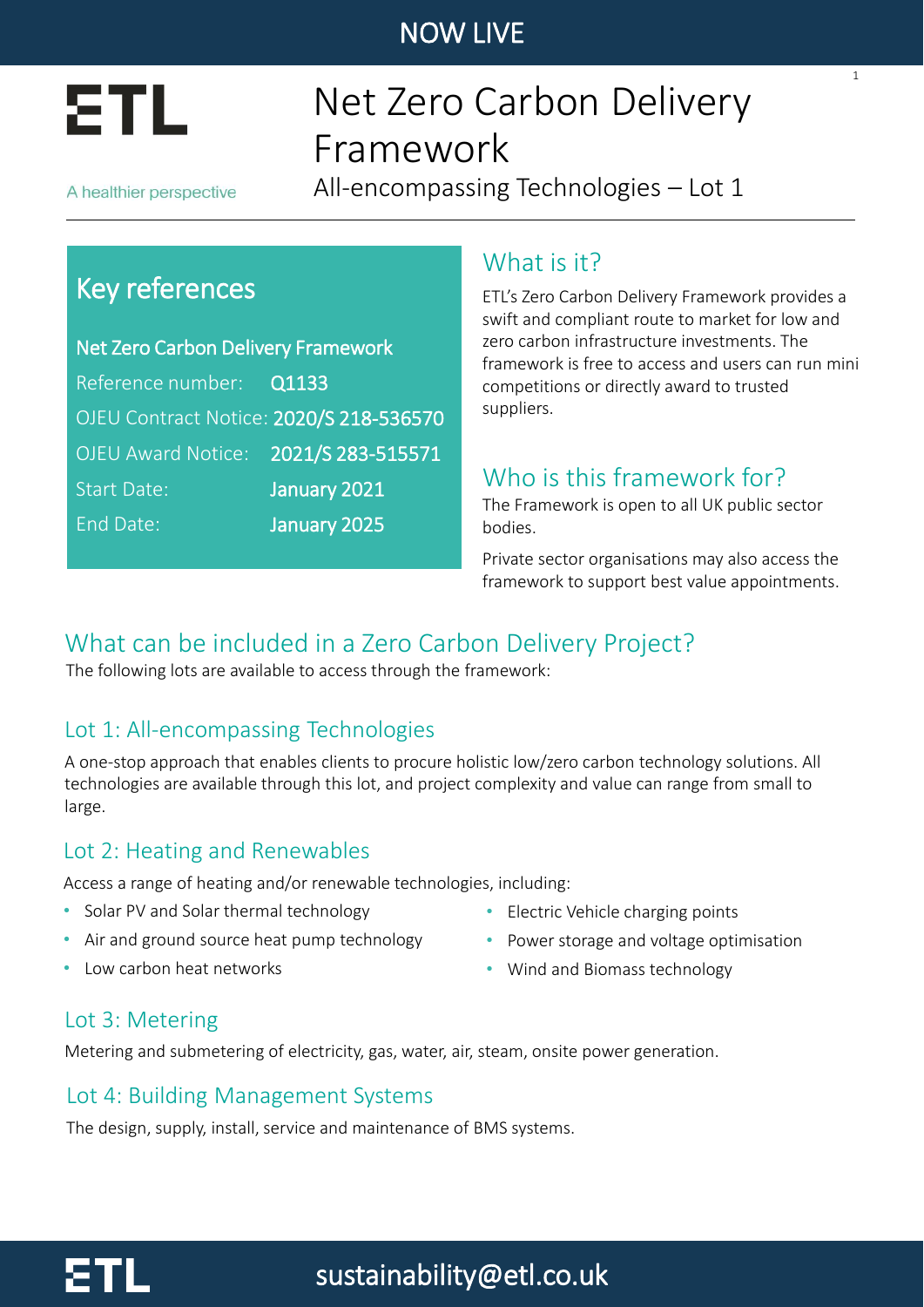

# Net Zero Carbon Delivery Framework

A healthier perspective

All-encompassing Technologies



ETL's Net Zero Carbon Delivery Framework fosters flexibility to enable clients to shape projects to specific requirements.

 $\overline{2}$ 

Built on a strong foundation of project experience, ETL's procurement frameworks deliver:

- Value for money
- Speed to savings
- Zero carbon technologies
- Efficient use of public funds
- Legal and procurement compliance
- **Accountability**

sustainability@etl.co.uk

- Transparent and fair selection of suppliers
- End-to-end support from the ETL team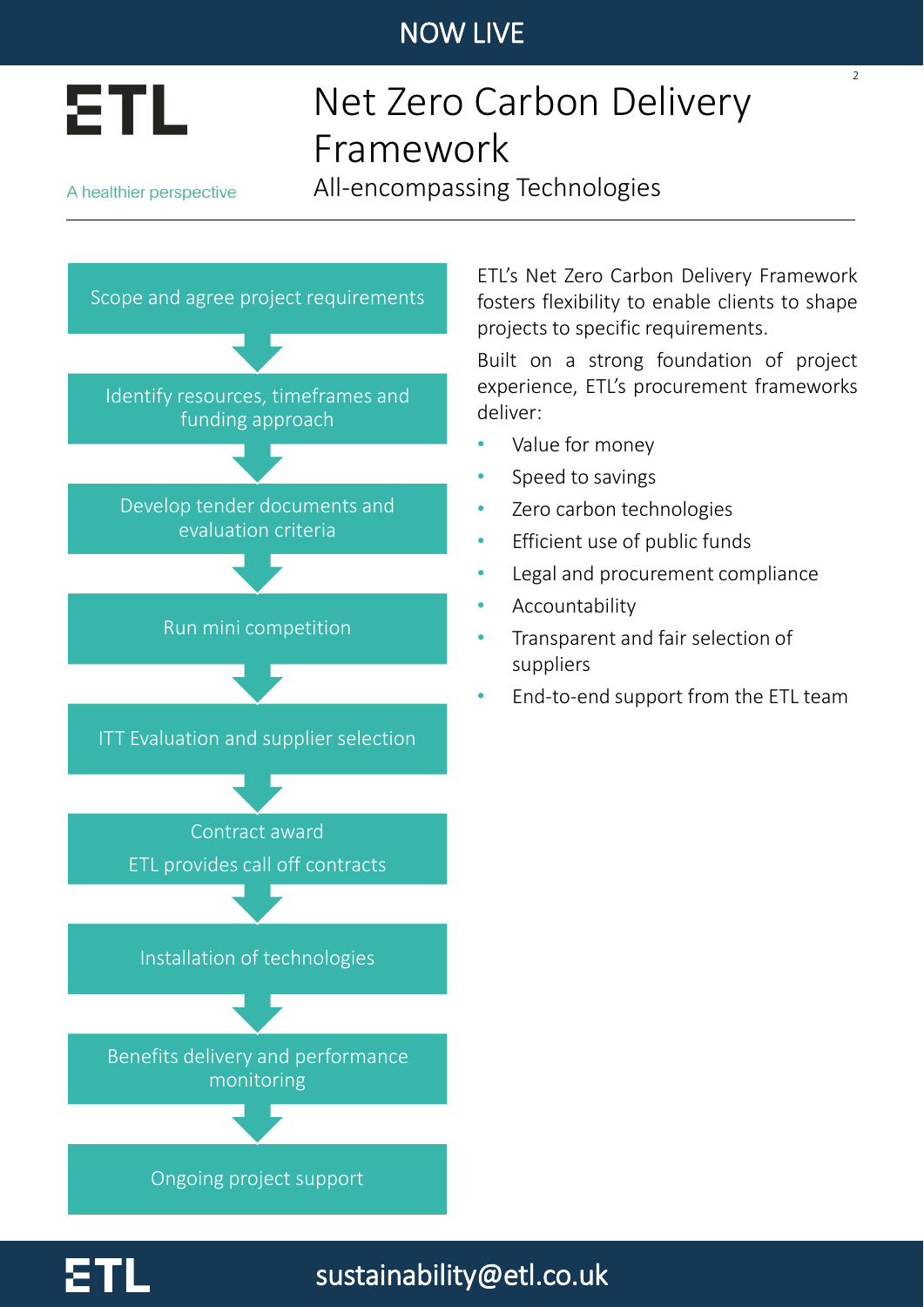

# Net Zero Carbon Delivery Framework

A healthier perspective

All-encompassing Technologies

# Our trusted supply chain:





### Technologies and services

#### End-to-end services package available:

- Design
- Supply
- **Installation**
- Operation and optimisation
- **Maintenance**
- Monitoring and metering
- Decommissioning
- Suitability and technical surveys
- Integration with systems in place
- Upgrades of existing technology

#### Additional support available:

- Grid connection applications
- Planning applications
- Finance schemes applications
- Funding arrangement support
- Data collection, management, analysis, visualisation and reporting services
- Business case development

#### **Technologies**

#### • Solar PV

- Solar thermal
- Low carbon heat networks
- District heat networks
- Hydrogen fuel cells
- Heat pumps
- Electric heating
- Biomass systems
- **Metering**
- Building intelligence technology
- Building Management Systems
- LED lighting and controls
- Insulation
- Ventilation
- Glazing
- EV charging points

• Electrical infrastructure upgrades

3

- Battery and power storage
- Combined heat and power (CHP) systems
- Boiler replacements
- **Immersion Cooling** Systems for Data Centre IT Equipment
- Hot water distribution networks
- Insulation upgrades
- Anaerobic digestion
- Steam system upgrades
- Motor replacement and controls
- Transformer upgrades and replacements



# sustainability@etl.co.uk

## 0203 976 3000